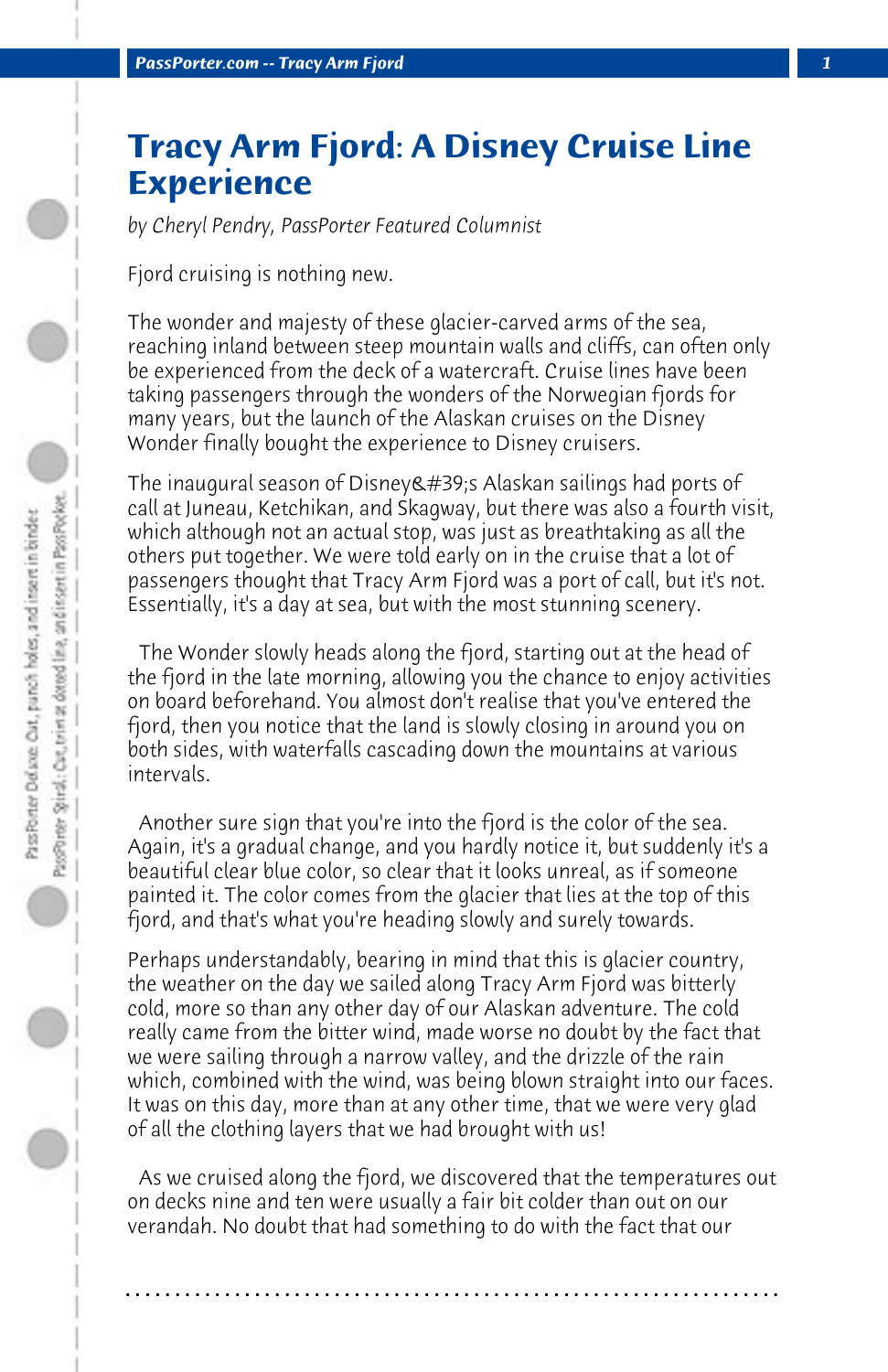verandah was very well sheltered, whereas the upper decks of the Wonder were very much open to the elements. We quickly learned not to judge the temperature by stepping out on to our balcony, as all too often, we were then greeted by a nasty shock when we headed up to the open decks.

 Disney, as you'd expect, have taken this into account, and had hot chocolate waiting for the passengers out on deck, and we saw plenty of blankets lying around, too. If you did want to retreat back to your room, Disney had taken care of that as well. The narration from the ship's resident naturalist that could be heard on the outer decks was also available on one of the TV channels in your stateroom, so you didn't have to miss anything. We found it fascinating to watch the scenery go by, and at the same time, learn more about how nature shaped this beautiful part of the world.

 As we moved further along the fjord, we started to see icebergs, sheared off no doubt from the glacier at the end. They had floated some distance, and some of them were so close to our room that you didn't even have to use the zoom function on your camera to photograph them! I had no end of admiration for our captain, navigating his way through this icy minefield. The stories we'd heard about icebergs in the past, where what you see on top of the water is only a small proportion of it, turned out to be frighteningly true. We could see massive chunks of ice underneath the water, much larger than what was poking out above.

 As you cruise along, you tend to see trees located near the shoreline, with sheer rock cliffs above them. It really feels as if you're in the middle of nowhere, with silence outside, except for the occasional distant roar of a waterfall. You continue to glide along gracefully through the fjord, with us assuming that any minute now we'd catch a glimpse of the twin Sawyer Glaciers, North Sawyer and South Sawyer, at the fjord's far end. In fact, it took us over an hour before we caught our first sight of them in the distance.

 As we moved along, so the glacier loomed larger. We could see the Carnival Spirit in front of us, and she was completely dwarfed by the glacier behind it. From a distance, it looked as if the ice was completely blue, like many of the icebergs we had seen on the way here, but closer up, you could see black shadows, and brilliant white patches, particularly whenever the sun's rays caught it. Once again, you got a very different perspective from the top decks as compared to our room lower down. From our room, you were no longer looking down on the glacier, so it seemed so much bigger and intimidating.

**. . . . . . . . . . . . . . . . . . . . . . . . . . . . . . . . . . . . . . . . . . . . . . . . . . . . . . . . . . . . . . . . . .**